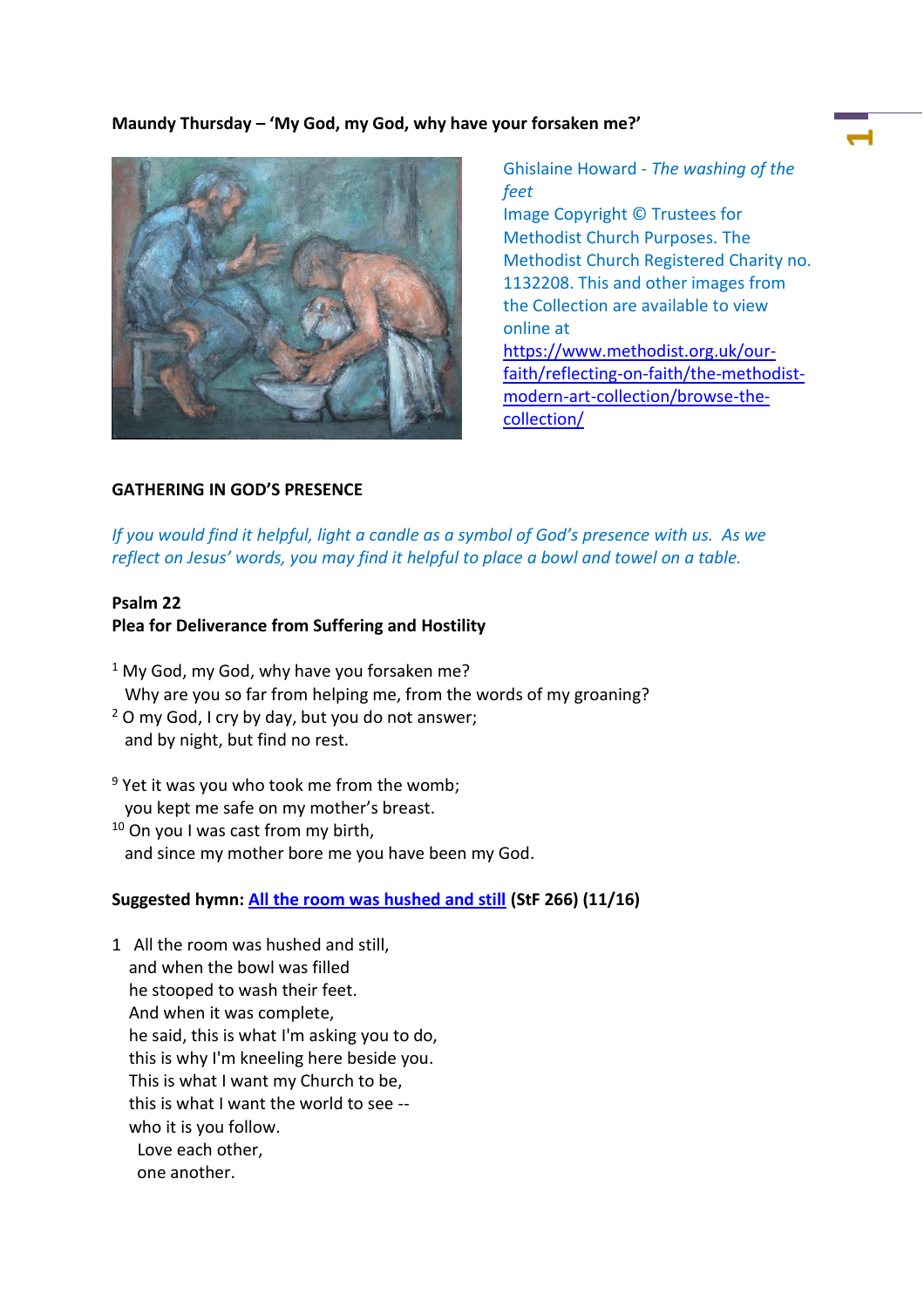Love each other in the way that I have loved you. Walk together, and whatever comes, love each other in the way that I have loved you.

2 Let the room be hushed and still, let us go to where he kneels and join him as he serves, and learn his ways of love. He said, this is what I'm asking you to do, this is why I'm kneeling here beside you. This is what I want my Church to be, this is what I want the world to see - who it is you follow.

*Graham Kendrick (b. 1950)*

**2**

*Words and Music: © 2009, Graham Kendrick / Make Way Music Ltd, PO Box 320, Tunbridge Wells, Kent. TN2 9DE UK. <www.grahamkendrick.co.uk> Used by permission.*

### **Opening Prayer**

Lord Jesus,

on this night you faced your own temptation in the Garden of Gethsemane; and yet you prayed 'not my will, but yours, be done.' On this night you washed your disciples' feet, and broke bread with your friends; your actions saying 'not my will, but yours be done.' On this night your friends betrayed you, showing the anguish of 'not my will, but yours be done.'

Despite feeling alone, abandoned, betrayed, you carried on determined to fulfil God's will, determined to complete your purpose, determined that your sacrifice would set us free. And we are thankful – beyond words. Amen.

#### **WE LISTEN FOR GOD'S WORD**

#### **Matthew 27: 45-49**

From noon on, darkness came over the whole land until three in the afternoon. And about three o'clock Jesus cried with a loud voice, 'Eli, Eli, lema sabachthani?' that is, '**My God, my God, why have you forsaken me?'** When some of the bystanders heard it, they said, 'This man is calling for Elijah.' At once one of them ran and got a sponge, filled it with sour wine, put it on a stick, and gave it to him to drink. But the others said, 'Wait, let us see whether Elijah will come to save him.'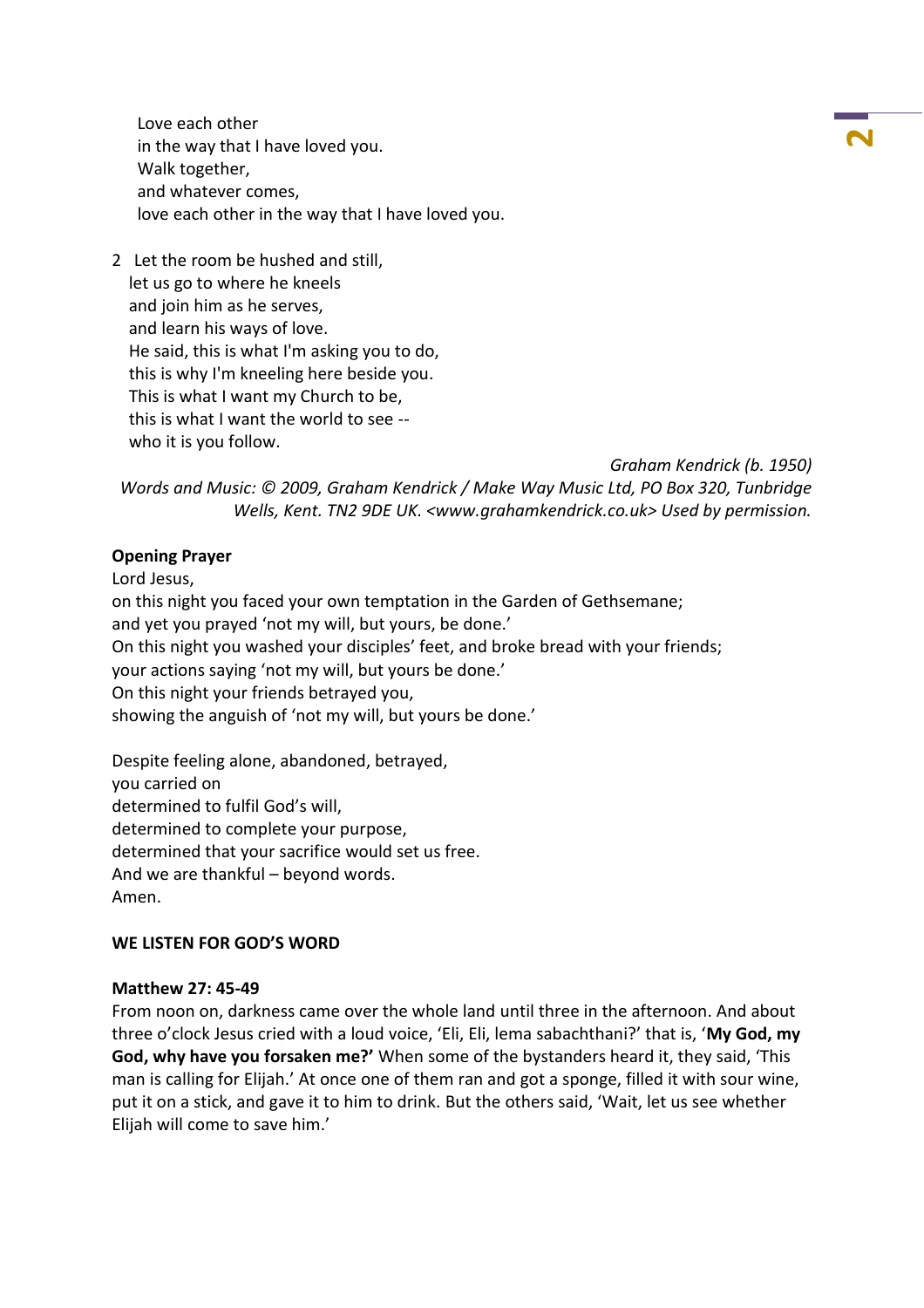# **Questions for Reflection**

- 1. Think of a time when you have felt abandoned how did you feel?
- 2. How does it feel knowing that even Jesus felt abandoned in this moment?
- 3. Where do you believe God was in this moment?
- 4. What does it mean for you that Jesus carried on, even through his doubt and betrayal?

*If you are worshipping with someone, and it's safe and appropriate to do so, read John 13: 1- 20, and take the opportunity to wash each other's feet.*

*Alternatively, you might like to listen to the following piece of music: 'Lacrimosa' from 'Requiem in D Minor' by W.A. Mozart [https://www.youtube.com/watch?v=k1-TrAvp\\_xs](https://www.youtube.com/watch?v=k1-TrAvp_xs)*

# **A Time of Prayer**

*'My God, my God, why have you forsaken me?'*

Lord Jesus, by your cry of desperate honesty, rid us of superficial faith which is afraid of the dark.

Not so that we might be justified pessimists, but so that we might discover profound joy, give us, when we need it, the courage to doubt, to rage, to question, to rail against heaven until we know we are heard.

We do not ask for easy answers to hard times; there are many who can offer these.

We ask for a sense of solidarity, that will be enough to let us know that we do not walk or cry alone; that will enable us to go through the dark and find light again in the morning. Amen.**\***

# **The Lord's Prayer**

Our Father in heaven, hallowed be your name, your kingdom come, your will be done, on earth as in heaven. Give us today our daily bread.